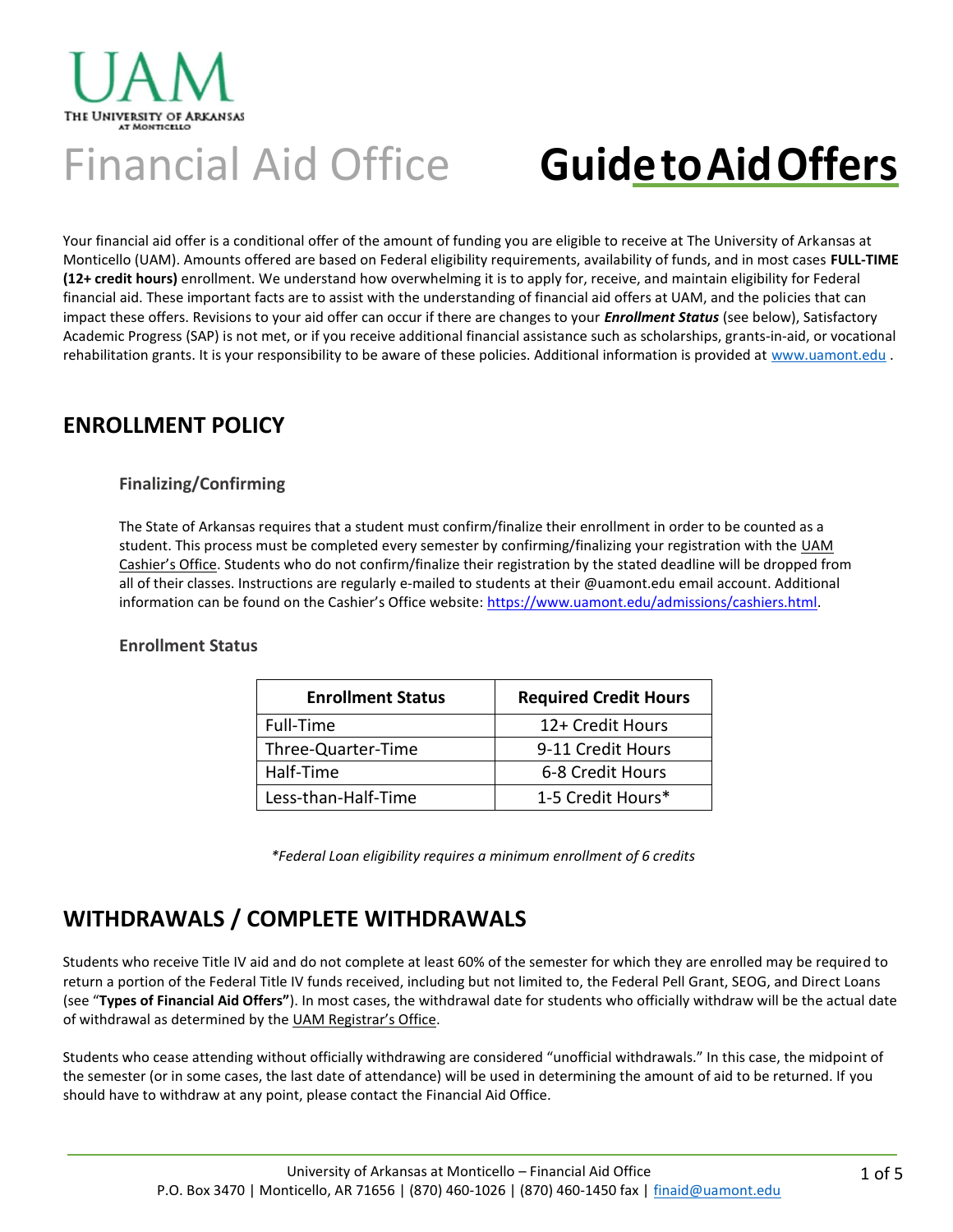# Financial Aid Office **GuidetoAidOffers**

## **ENROLLMENT STATUS AT CENSUS**

For financial aid purposes, the UAM Financial Aid Office will consider students' enrollment status as their official enrollment status. Enrollment Census occurs on the 11<sup>th</sup> day of class (5<sup>th</sup> day of class for Summer), and financial aid may be adjusted to reflect your official enrollment status at this time. If your enrollment has changed and you have not notified the Financial Aid Office since you applied for financial aid and/or confirmed/finalized your registration with the UAM Cashier's Office, your offers may be subject to change on or about the enrollment census date.

NOTE: *Hours that are to be added by override (i.e., green/purple cards) will not count towards your financial aid enrollment status unless the override is completed and you are registered for class by the 11th day of class for the applicable semester (5th day of class for Summer).*

## **SATISFACTORY ACADEMIC PROGRESS (SAP) POLICY**

All students must conform to UAM's definition of Satisfactory Academic Progress (SAP) even if no financial aid was previously received. These regulations apply to all students applying for, and receiving financial aid. All SAP notices will be sent to students' @uamont.edu email account. Based on this policy, if a student does not meet the requirements below, then they will be designated as not meeting SAP and will become ineligible for financial aid.

- 1. Students must maintain a *minimum cumulative grade point average (GPA) of a 2.0 or better* at UAM.
- 2. Students must *successfully complete and pass 67% of cumulative hours attempted*, including transfer credits. A student's completion rate is calculated by dividing total cumulative hours earned by total cumulative hours attempted. Courses assigned grades W, F, AU, I, and repeated courses count as cumulative hours attempted.

# of Cumulative Hours Earned

X 100

# of Cumulative Hours Attempted

*Example: Student A enrolls in 12 credit hours in Fall and 12 credit hours in Spring, but only successfully completes 6 credits in Fall, and 9 credits in Spring. The student's completion rate is 62.5% (15 credit hours earned/24 credit hours attempted = 0.625 X100 = 62.5%).*

3. Students must graduate within 150% of the published credit hours required for their UAM program of study (inclusive of transfer credits applicable towards a student's UAM program of study).

*Example: Student A enrolls in a 120 credit hour Bachelor's Degree program at UAM. The student must complete (graduate) their program of study within 180 credit hours (120 credit hours X 150% or 1.5 = 180 credit hours).*

Satisfactory Academic Progress will be evaluated once a student becomes enrolled in a degree‐seeking program at UAM and applies for financial aid. The Financial Aid Office reviews students annually at the end of the Spring semester and students identified as not meeting SAP will be notified via their @uamont.edu email account, and on WeevilNet. More information on SAP, including the appeal process, can be found a[t https://www.uamont.edu/admissions/financial-aid/Satisfactory-Academic-Progress-Policy.html](https://www.uamont.edu/admissions/financial-aid/Satisfactory-Academic-Progress-Policy.html) .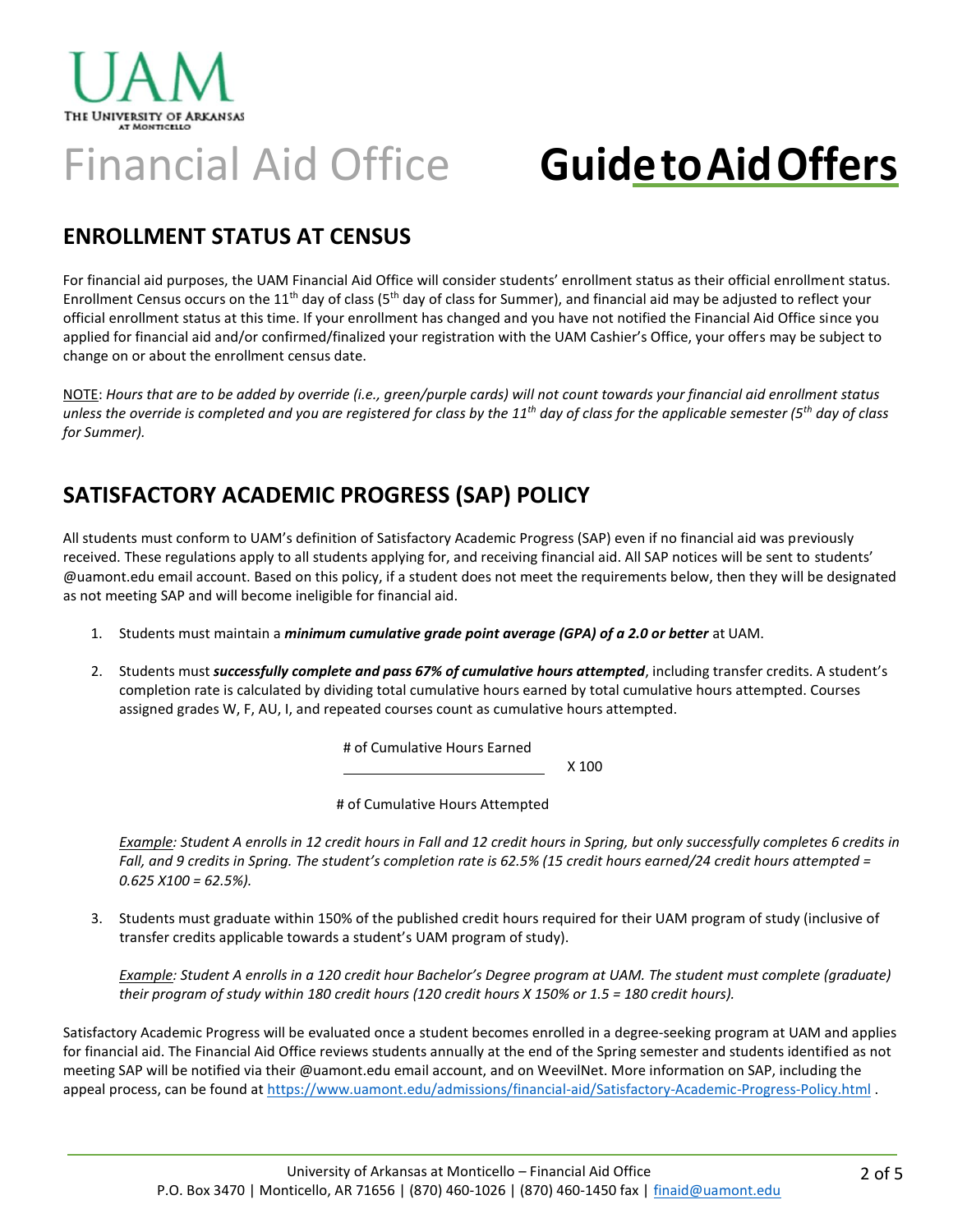# Financial Aid Office **GuidetoAidOffers**

## **TYPES OF FINANCIAL AID OFFERS**

#### **GRANTS**

THE UNIVERSITY OF ARKANSAS

In most cases, grant offers do not need to be repaid. They are often offered on a first-come, first-served basis using your FAFSA submission date and EFC/NEED (See "IMPORTANT TERMS"). FAFSA opens on October 01 each year for the following school year.

#### **Federal Pell Grant**

The Federal Pell Grant is awarded to students with exceptional financial need who are pursuing their first Bachelor's Degree. The amount you receive is based on your EFC from FAFSA (See "Important Terms"), and your enrollment level. All award amounts are based on projected full‐time (12+ credit hours) enrollment, and awards are adjusted for a student's actual enrollment during Enrollment Census. The Federal government limits a student's eligibility to 600%, or 6 years of enrollment. For additional information , please visit <https://studentaid.gov/understand-aid/eligibility/requirements>

*NOTE: Upon completion of declared major curriculum requirements for a first bachelor's degree, a student is no longer eligible to receive a Pell Grant. Example: A student working on a double major has completed all requirements for the first bachelor's degree, but does not apply for graduation until he or she has completed the requirements for both majors, is no longer eligible for a Pell Grant.*

#### **Federal Supplemental Opportunity Grant**

A Federal SEOG is an offer to help eligible undergraduates with exceptional financial need. Funding is limited. Priority is given to Federal Pell Grant recipients.

#### **Federal College Work Study**

The Federal College Work Study program provides eligible undergraduates or graduate students an opportunity to work at an on-campus or community service job to earn money towards educational expenses. Funding is limited.

*NOTE: Students may work a maximum of twenty hours per week and are paid minimum wage. Students are paid once a month for hours worked. Prior to being certified to work, students must bring a valid driver's license and a Social Security card or birth certificate to the UAM Financial Aid Office. A work study offer does NOT guarantee the student employment on campus. Each student must locate a job on campus. Unfortunately Accepting a work study offer does not guarantee that the student will earn the full amount listed in the financial aid offer.*

#### **Institutional Grants and Scholarships**

UAM offers a variety of institutional scholarships to assist students with a strong academic or leadership record. For scholarship consideration, students must submit an admissions application and scholarship application through [http://uamont.academicworks.com. A](http://uamont.academicworks.com/)dditional information including the types, amounts, and eligibility requirements for our institutional offers can be found at <https://www.uamont.edu/admissions/financial-aid/institutional-scholarships.html>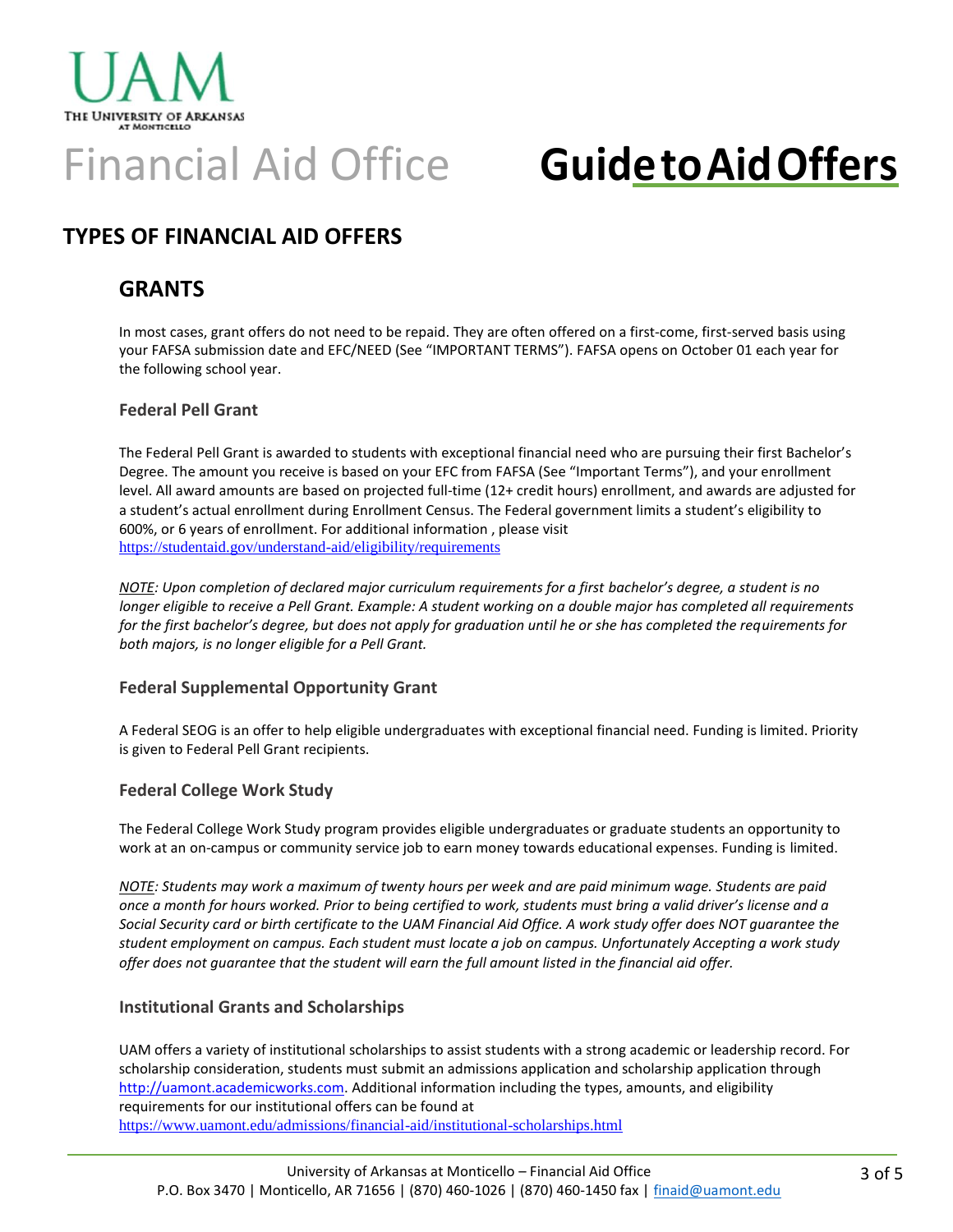# THE UNIVERSITY OF ARKANSAS

# Financial Aid Office **GuidetoAidOffers**

## **LOAN FUNDS**

Completion of the FAFSA is required to receive Federal student loans, and student must be at least half‐time (6+ credit hour enrollment). Unlike grant aid, **you are responsible to repay loans**, with interest. You also have the choice to reduce or decline the amount of your loan offers. Loan Exit Counseling is required upon graduation or when a student's enrollment status drops to less-than-half-time or the student completely withdraws. Loan fees may be deducted from each loan disbursement. Each loan comes with its own interest rate, borrowing terms, and conditions. Prior to the disbursement of a loan, students must:

- 1. Complete a Master Promissory Note
- 2. Complete Loan Entrance Counseling
- 3. Complete Loan Acknowledgement

*NOTE: Loan offers are subject to annual and aggregate loan limits. Please see [www.studentaid.gov](http://www.studentaid.gov/) for more detailed information on the different Federal student loan programs available. You may also visit [https://www.uamont.edu/admissions/financial-aid/req-re](https://www.uamont.edu/admissions/financial-aid/req-reading-direct-stafford-loan.pdf)ading‐direct-stafford-loan.pdf*

#### **Federal Direct Subsidized Loan**

These loans are need‐based. The government pays the interest while students are enrolled at least half‐time.

#### **Federal Direct Unsubsidized Loan**

These loans are not based on need and interest begins to accrue upon the first disbursement of loan funds.

#### **Federal Direct Parent PLUS Loan**

These loans are credit‐based loans for parents of dependent undergraduate students (and in a very limited case, graduate students). The loan is unsubsidized and the borrower is responsible for paying all interest.

#### **OUTSIDE RESOURCES**

Receipt of additional financial assistance such as scholarships, grants-in-aid, or vocational rehabilitation grants may change eligibility for offers that have already been processed. Direct Loans (Stafford and PLUS), SEOG, and Arkansas Department of Higher Education (ADHE; i.e., Academic Challenge, HEOG, etc.) may be decreased or canceled if the student receives additional assistance.

*NOTE: It is students' responsibility to notify the UAM Financial Aid Office of all assistance they will receive. Students may notify the Financial Aid Office by emailing [finaid@uamont.edu.](mailto:finaid@uamont.edu)*